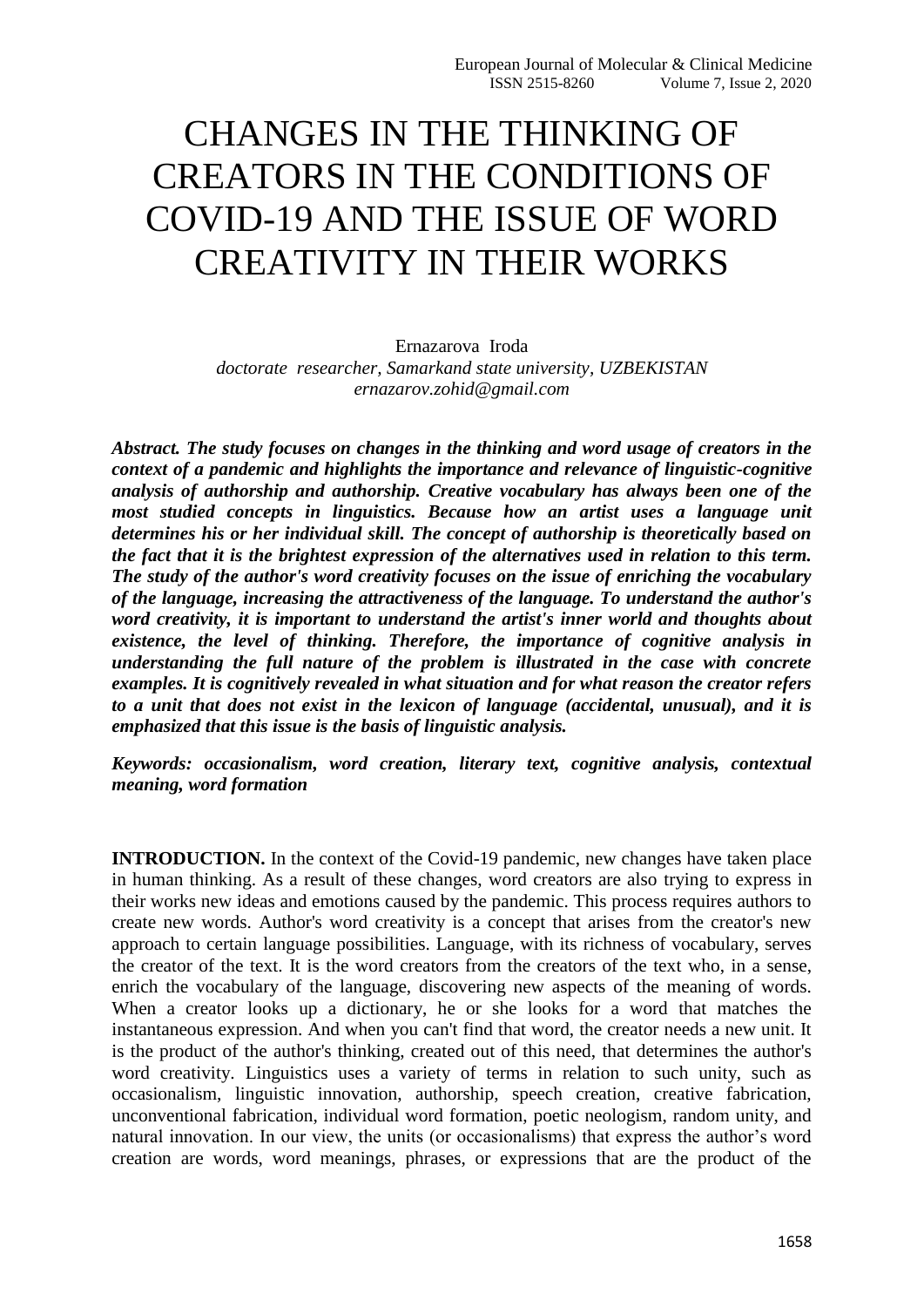creator's creative-linguistic thinking. In linguistics, it is known that such units are studied in several groups, such as phonetic, lexical and phraseological.

 In linguistics, there is a two-pronged approach to the product of authorship. The first is a set of views that the author considers word creativity as a positive phenomenon, which enriches the vocabulary of a unit based on creativity, further expands its possibilities, the author advocates the scientific study of word creativity, the second such units are language it is a collection of negative attitudes that distract users, lead to a violation of the literary norm, and thus make it difficult to learn a particular language. We want to focus on another aspect of the study, namely, how well the author was able to express his views on the world through word creation, and how effectively he was able to use such units to express his existing knowledge.

**THEORETICAL BASIS**. The issue of word creation has been of interest to linguists as an unusual phenomenon. Since the middle of the last century, in Russian linguistics, and later in Uzbek linguistics, there have been studies on the author's skill in the use of words, to highlight the aspects of the use of words in the style of the creator. we can see. Although the term authorship is not used in lexicographic sources, we can find explanations for terms such as "random word," "neologism," and "occasionalism." The dictionary of Uzbek linguistic terms defines "occasionalism" as follows: Occasionalism is a word based on a nonproductive pattern, used only in the text itself, a neologism of individual style [1, 70].

In the dictionary of T.V. Jerebillo we can find interesting information about the author's word creation [2, 262, 263, 289]. That is, both neologism and occasionalism have aspects of authorship.

A similar approach exists in Uzbek linguistics, and in the initial research on the subject we can find the following ideas: Individual-stylistic neologisms are more specific to poetic speech and are associated with the style of the poet. Appropriate and purposeful, individualstylistic neologisms, created in full compliance with the laws of language development, show the originality and uniqueness of the creator in the use of words. It testifies to the height of his poetic talent, his ability to delicately feel the precious riches of language. Demonstrates the creativity of the creator in the matter of artistic expression [2, 31]. Much of the research on this topic has focused on the distinction between occasionalism and neologism [3; 4; 5; 6]. For example, linguist Y.N. Nesvetaylo tried to explain that neologism and occasionalism are different terms with definitions in modern Russian dictionaries. Proof that neologism is related to language and occasionalism is related to a particular author is the conclusion of the work. The linguist also argues that the creation of random units is a positive phenomenon that provides expressiveness for the text [4, 148]. O. Tukhtasinova's research is one of the most important researches in Uzbek linguistics. Linguist's interpretation of occasional units in dictionaries, the basis of various views around the term, the difference between occasionalism and neologism, the specificity of occasional words and their impact on the literary norm, the formation and classification of occasionalisms in terms of word groups, as well as occasionalisms in the text. studied significant theoretical data on the issues of artistic and aesthetic function [5].

While some of the existing research addresses the question of how the author's word creativity manifests itself, another group addresses the importance of occasionalisms in the creative style [7; 8; 9].

In Uzbek linguistics, the issue of the fact that many creators such as Chulpon, Gafur Gulom, Erkin Vohidov, Rauf Parfi, Usman Azim and Iqbal Mirzo make use of the opportunities of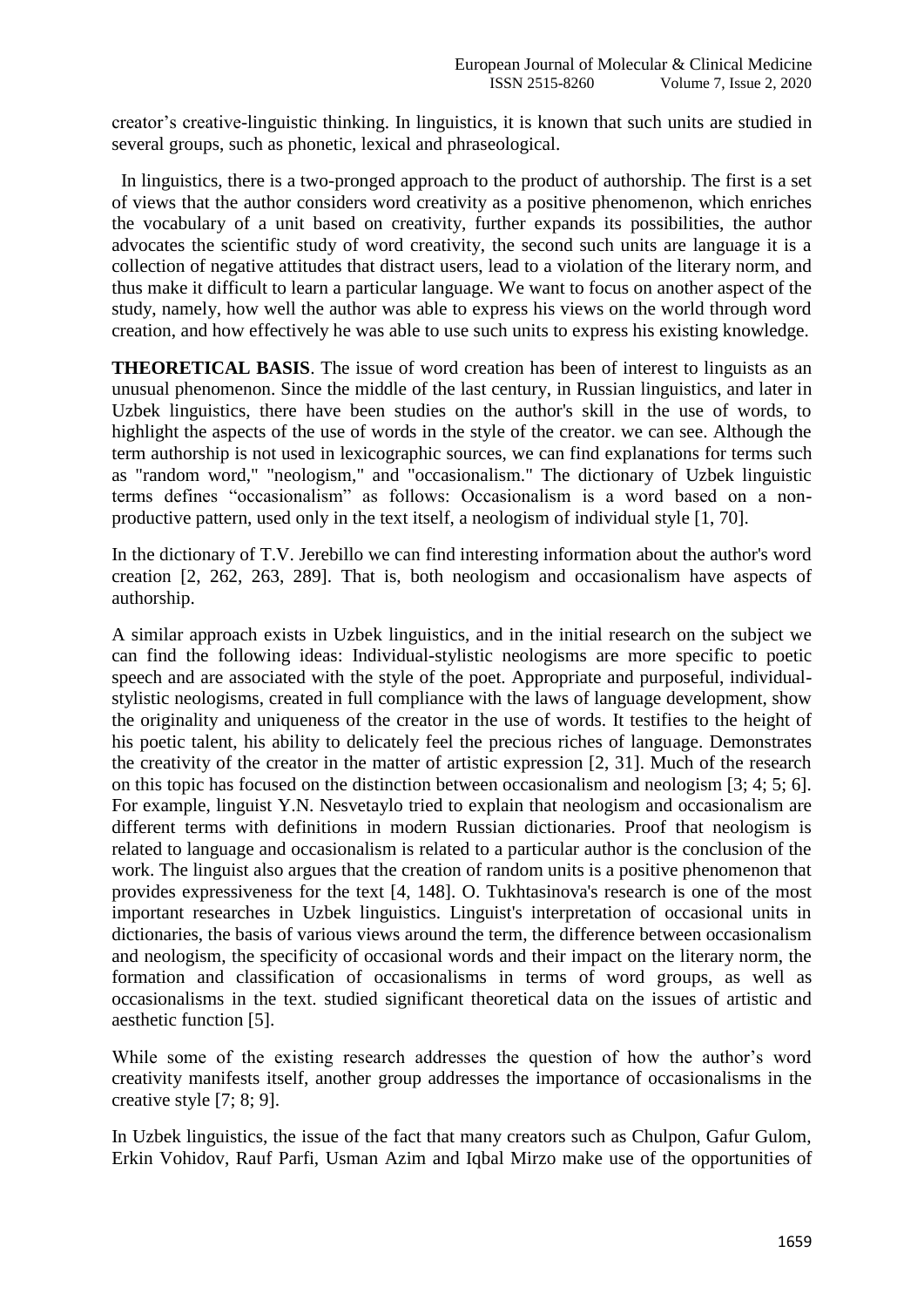the Uzbek language and enrich the language on the basis of word creativity has been scientifically studied.

In general, the theoretical basis of the issue, which we are focusing on in essence, is created in linguistics in this or that form. But in the work we will focus on linguistic-cognitive analysis, in which the author distinguishes himself from the above aspects of word creativity. That is, we will cover the question of to what extent the author's word creativity can reveal his views on the olam. The scientific views on the bases of cognitive analysis have also revealed a large-scale layer of linguistics [11;12].

In essence, the analysis of traditional theoretical views in the work from the point of view of modern linguistics is considered the main issue.

**Results.** On one creative example, we consider the issue of linguistic-cognitive analysis of the author's word creativity. Eshkobil Shukur poems, which are distinguished by the skill of using a specific word in Uzbek poetry in the article, serve as an obyekt in order to reveal the creativity of the author.

To begin with, let's focus on the aspects in which the author determines the creativity of the word:

1) the ability of the author to make new units with the help of existing verbs in the language and the opportunity to express meaning in them;

2) skill of creating new units by composition method;

3) the opportunity to express their worldview and knowledge in the text from units that do not have a meaning in dictionaries, annotations;

4) the aspect of efficient use of inactive units in the literary language;

5) ability to upload new meaning in addition to the meaning of the existing unit in the language.

The analysis of phonetic, lexical, phraseological and syntactic units, applied by creative skill according to the above characteristics, as a linguistic representative of the author's knowledge accumulation, is the basis for a cognitive assessment of author's word creativity. That is, the creator re-works and enriches the thinking of language units, as a result of which the new unit he created is considered the product of his thinking. How skillfully he can apply such a unit, and how much he will be able to convey in the text a new unit, is associated with his knowledge of the olam, of course.

As already mentioned above, the enrichment of the language dictionary is also the result of the processes of the word-building speech. The new word is created on the basis of the general stable linguistic rule and rhythm by the new lentils. At present, any lentil occurs on the basis of the linguistic ability and ability of a person (or persons)to manifest well in speech conditions and needs of a certain period [12,10]. Such lentils determine the author's word creativity. For example, in the poetry of the creator Eshkobil Shukur we will witness this:

**-boz** is used in the formation of units that are formed from the declension of the original Persian-Tajik word and are more negative sema(sarcasm, sarcasm) [13].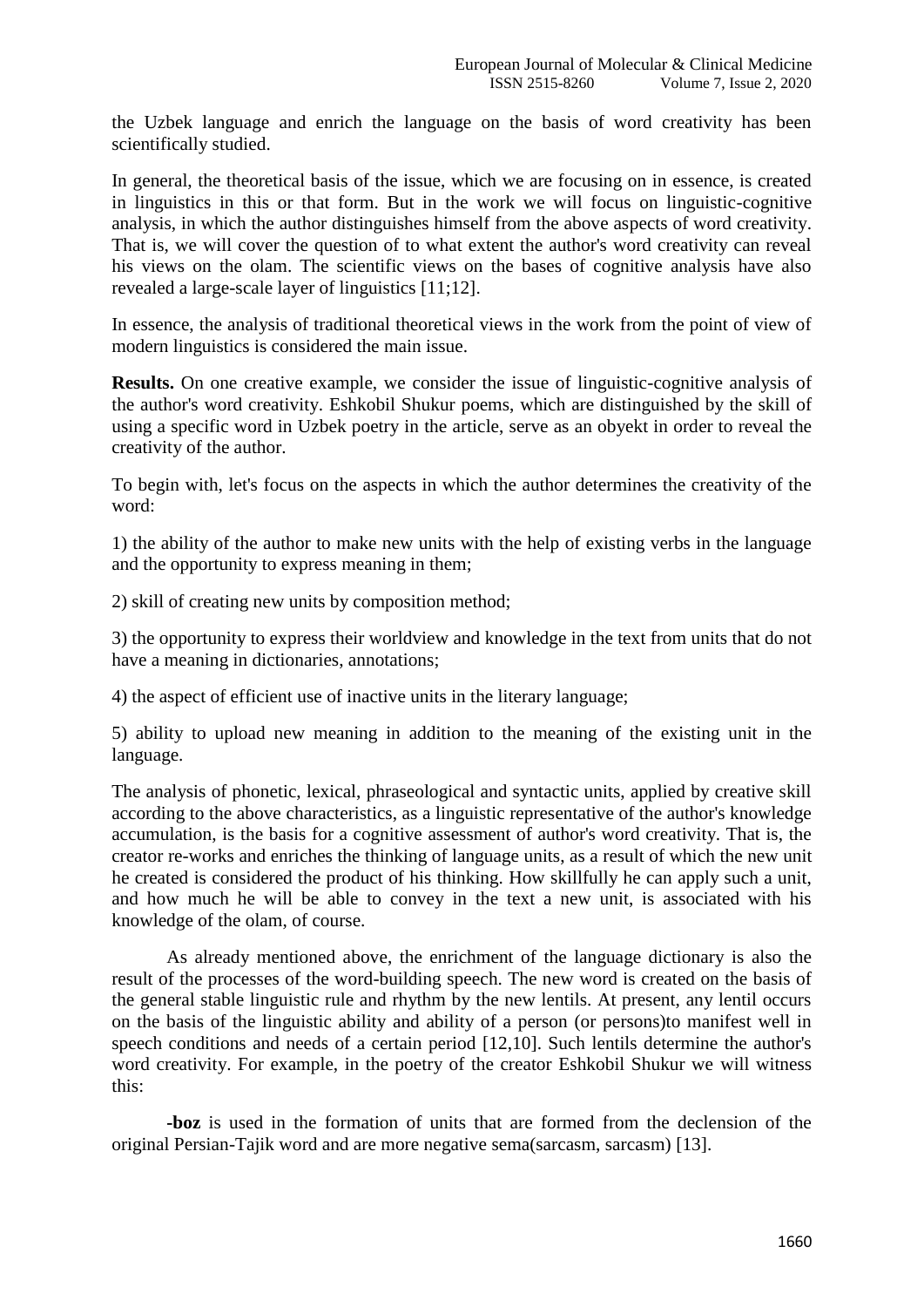The author knows that what some people do is very bad, but it is impossible to do this simply in simple words "bad", and uses exactly the same suffix when making the following expressions:

## Oyning atrofida to fonlar kechayotir, **So'zbozlar**, **pulbozlar** va **vatanbozlar Qo'rchoqboz** poyida muk tushayotir. YUKSAL, EY ZARRA [14, 132]

The creation of four unusual units at once in this place clearly demonstrates the emotional mindset expressed in the creative text. As is known-the base person represents the meanings of "dorda player", "gambling player" in legacies such as dorto player, gambler as an addition to horse-maker. But individuals who play with the concepts of word, money and vatan tend to provoke the emergence of various vices in society. The poet says by taste that they will not have a particle of dignity, because there will not be a consonant in them, and the lowland "falls" even before people.

In the poetry of the creator, we can see that the Uzbek language is trying to make effective use of the opportunity to make words. In particular, along with the use of quality and horse – drawn leggings, it also creates new leggings from the same size. The contesktual function and expression of meaning in the poetic text of such lentils as air, soil, dream,skyscraper [14, 8] are reinforced by the creativity's skill. "The Zero word-building andose itself is also a method of linguistic expression of the human zero (social) experience. The creation of a new lentil on the basis of a specific word-building andose or a clear pattern (word) can be called a specific expression of human language creativity[13, 10]. In this regard, the literal expression of another yasalma, created on the basis of a clear pattern, bases the above scientific thought. It is known that the yasovchi of La Fe'l is a very active yasovchi in the Uzbek language. In one poem by Eshkabil Shukur, this concoction served to construct a unity that would reveal the creative knowledge to the reader:

U bitlar bahaybat bitlar edilar, Qopqoniga to‗ldi xalqlar, vatanlar. «Daho» — Bitlar **xalqlab** ketdi — dedilar, Qutqaring bitlarni, ketdi **vatanlab [2, 89]**

This place is talking about the category of people who, like bit, suck the blood of people and want to wash the borders of the people and nation. They fought with the idea that" everyone's homeland is one, all nations must live in obedience to one people." The poet, a true connoisseur of the historical process, the situation in which a person respects a person, uses the expressions "by nation", "by homeland" in relation to the behavior of people in such an evil. And if the author did not have full details about this, he would not have created such a lentil either.

In addition to the words spoken in the morphological way in the creativity of eshkobil SHukur, the words spoken in the syntactic way also occupy a significant place. As you know, in linguistics, the word spelling is also denoted by the term "lexemization" - the word + word  $=$  the word andose. In the studies created in this regard, it was noted that the combined words are all derivative, and such conjunctions are of great importance in enriching the vocabulary of the language. In particular, the researcher B. Kholmukhamedov points out: "joint words are considered to be a derivative word, regardless of the way in which they are formed, the composition of which is related to the categories of words, and a large part of them is the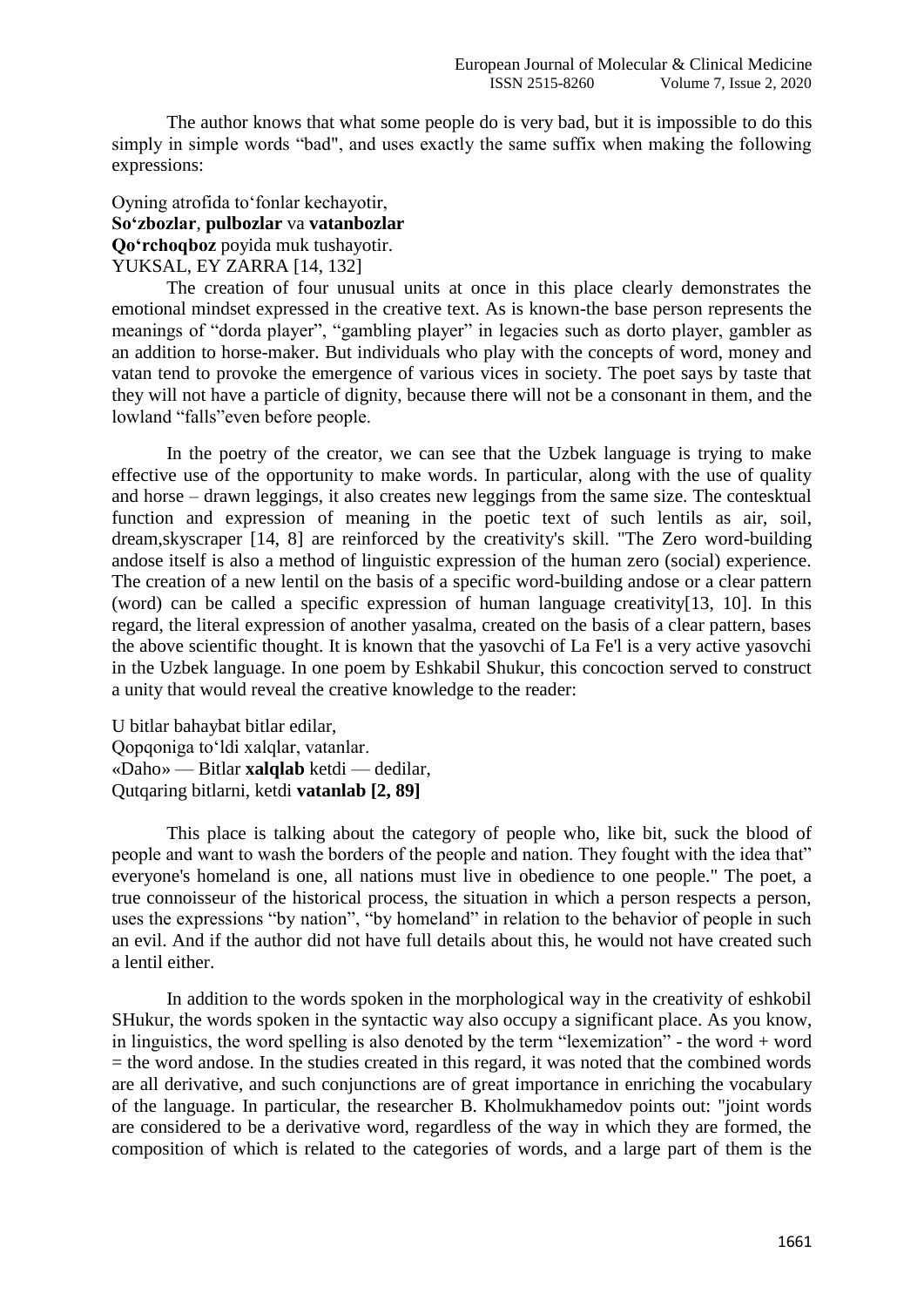product of the phenomenon of lexification, and the Uzbek language contributes to the continuous enrichment of the composition of the dictionary [15, 13].

E.The world of thankful contemplation is a wide creator. The poet further demonstrates the linguistic ability, the creativity of the word in the reduction of his knowledge about the scientist into poetry. For example, in our language there is a question "quot; kunbotar", which means exactly the West, but the meaning of the words "aybotar", "vilbotar", which the creator used as a rhyme to this word, is not familiar to the reader, and they have the meaning of religious expression in the text. In the same place, the use of joint words of exactly the same form at the beginning of the Egyptians also marked the poetic skill of the creator:



Kunbotarda bir bahodir bo‗loyin, **Oybotar**da laylatul qadr bo‗loyin. Yilbotarda Ollohday sir boʻloyin, Oybodomda Oy ko‗ngli ne biloyin.[14, 69]

These units are not found in spelling and explanatory dictionaries, but have their place in the text [16]. Also lentils do not necessarily contradict existing word-building patterns [13]. They occurred in connection with the speech development of joint words. The main thing that is characteristic of the poet's proverbs in the compositional way is that they are written in accordance with the existing pattern, focusing on the sides of the narrative and content. That is, this aspect proves that the author has a deep level of knowledge about each question that he uses in the text:

Tog‗da jilg‗a kabi jildiragan yo‗l, Sen asli yoʻlmisan, **yoʻlovchi**mi yo? Xarsanglar ko‗ksida hilpiragan gul, Sen o'zi gulmisan, **gulovchi**mi yo?

It turns out that the composition Yasal of the goulash (horse+horse), used in the poem, is made in a form similar in rhyme and morphemic to the passenger word, which was used in the previous paragraph. In this place, the morpheme structure of the word passenger attracts attention. Because it is natural that the question arises whether this word is a simple derivative word or a compound word. Yola+vchi (person horse maker supplement) / Yola+Hunter (horse+horse) any Ikal of morpheme content also does not contradict existing laws and in essence there will be no violation. And the contextual approach shows that in the text the passenger suffix is a joint word. The creator gives a special hint to the basis of the joint words: Road - passenger, in the style of a flower - Goulder. It is also in this text that the author is loading a new meaning into the word "Hunter" from the point of view of the level of thought.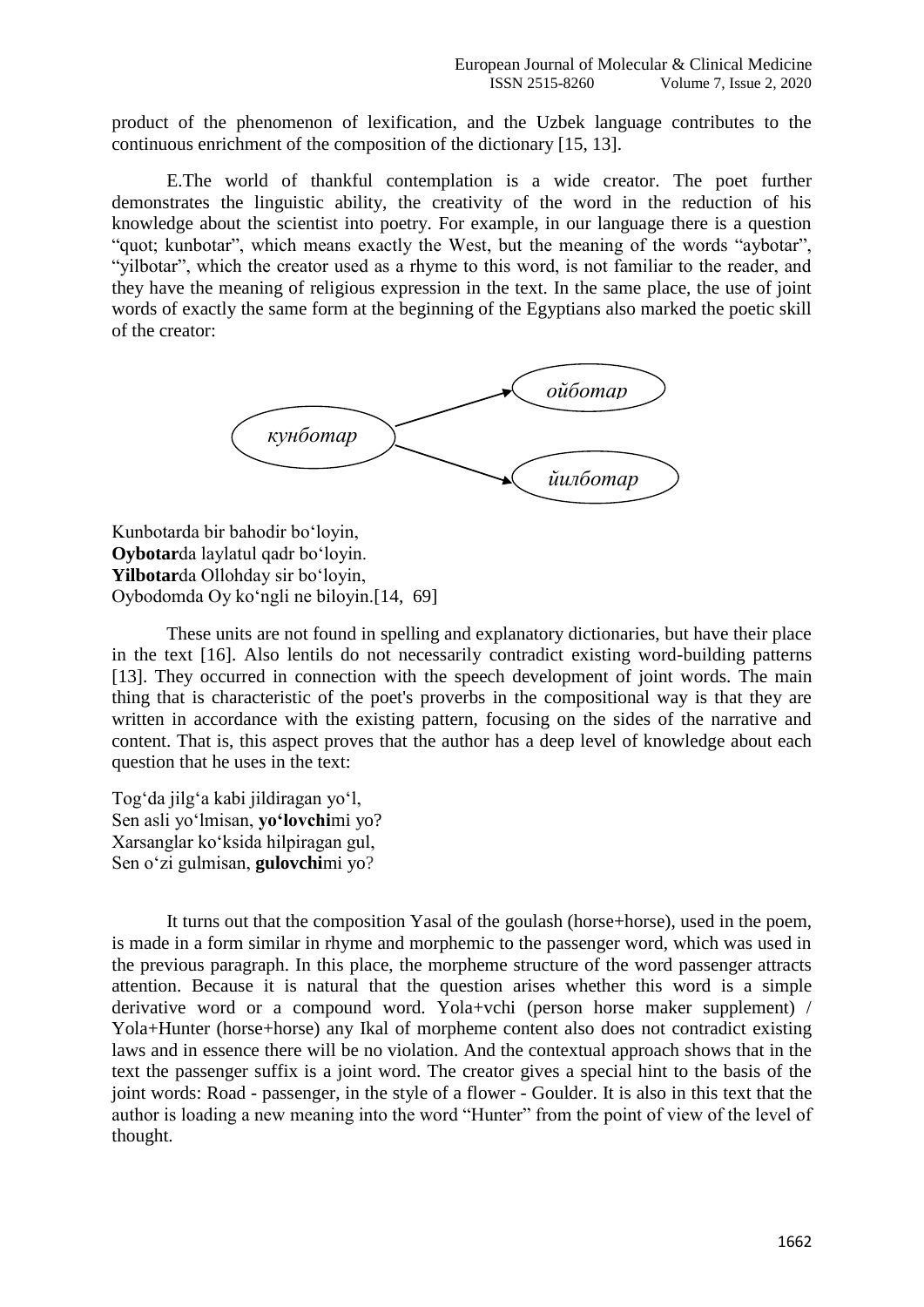There is also a poem by the poet, created only on the basis of joint words, the name of the poem is also called "Do not add". It turns out that the author's interest in creating a new word in this way is special. In the poem, we can see that the creator's scientific views on the spelling of joint words are also reflected, that is, all joint words are written together:

Momomehrim,momoso‗zlimsan, Singildilim,singilyuzlimsan, O‗tardunyo,kelardunyoda Koʻngiltilim, koʻngilkoʻzlimsan [17, 322].

In the poem, which begins with the above Egyptians, the Word creator skillfully placed 32 joint words into sixteen Egyptians. Interestingly, three of the units that are written with the addition of all units and are used in the poem (mother tongue, eye, time) are active units in the language. Another aspect is that the creator logically connects one of the new lentils with the other so that in the poem there will be no need for another tool, in a whole text there will be proof of our opinion that one "and" connector " is used. Created on the basis of such creative skill, okkazional yasalmas are significant in the work of Eshkabil Shukur, as well as in the fact that they show the author's knowledge in various fields. In this sense, such units are significant in that they give new knowledge to students as a window of author's thinking.

Below we illustrate the grouping of words created on the basis of the author's word creativity in the only poetic collection of Eshkabil Shukur:

| New joint words made by the poet                                                                         | qizg'aldoqhol, kapalakruh, yilbotar, gulovchi,<br>ruhsuluv, chaqmoqqalb, ko'zgavhar, to'rtovora                                                                       |
|----------------------------------------------------------------------------------------------------------|-----------------------------------------------------------------------------------------------------------------------------------------------------------------------|
| Unusual units of the poet, made from<br>improvised parts, available in the<br>language                   | havodosh, tuproqdosh, xayoldosh, berkli, so'zboz,<br>pulboz, vatanboz, qo'rchoqboz, vatanlamoq,<br>xalqlamoq, suygunchik, turkli                                      |
| Dialect words, which penetrated into<br>the creativity of the poet with its own<br>artistic charm        | ko'kay, orbonglamoq, charnamoq,<br>to'dana,<br>elanmoq, bovir, chochmoq, cho'ja                                                                                       |
| Words used in the poet's creativity in<br>other meanings than the subtleties of<br>the meaningalay digan | zubarjad, davlar, do'nmoq, risolat, mingor, sim-<br>siyoh, mazallat, taraq-taraq, emranmoq, kungira-<br>kungira, chiroz, zirqillamoq, bilqillamoq, chip,<br>quruqshoq |
| Units that do not meet in the<br>dictionary, but represent a certain<br>meaning in the poet's creativity | singramoq, inchkir, suvaydo, saygul,<br>uvuq,<br>tatamlamoq, sinsila-sinsila, to'lponmoq,<br>sulb,<br>changaroq                                                       |
| Historical, obsolete words that reveal<br>the artistic skills of the creator                             | aflok, tagaddum, potini, charnovuq, cho'qmor, turob                                                                                                                   |
| Masterfully used assimilation words<br>in poet's poetry                                                  | sarbasar, sarjin, poshikasta, sayron, tiramoh,<br>saxtiyon, tarahhum, so'zona, bargrezon, sak                                                                         |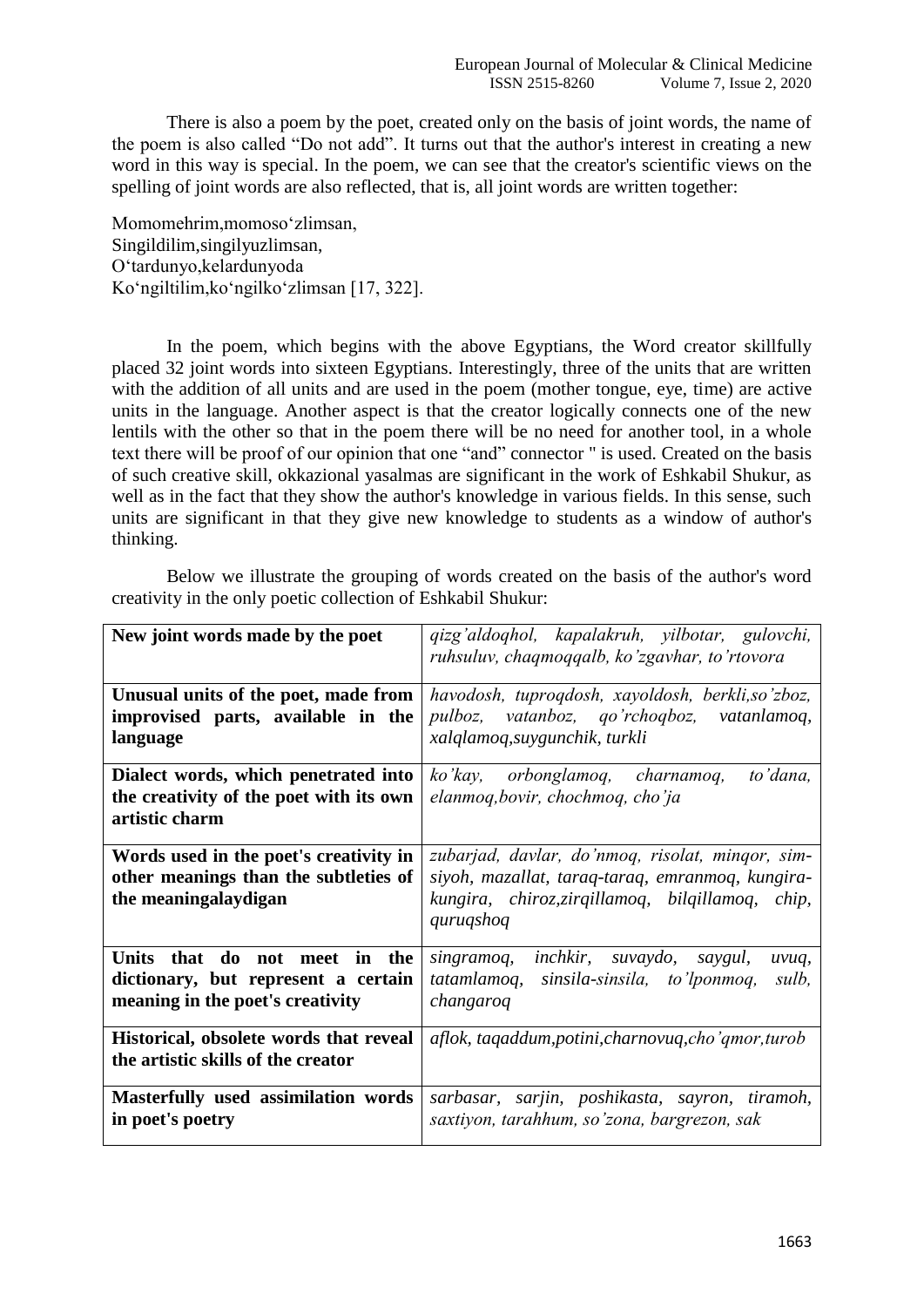The researcher who studies conditional grouping the author's skill can also refine, enrich it again by relying on the sources. An in-depth study of the author's words, looking at the interpretation of these words from different dictionaries and bringing it to the reader, together with the readability of the text of the work, will help to understand the creativity, that is, it will be the basis for carrying out cognitive analysis. Proceeding from the essence of linguistic analysis, it is clear that understanding that the creator expresses his views, knowledge about the scientist through the word means understanding of the text. Hence, by understanding the author's words in the text, the reader first increases his knowledge and skills, and secondly, enrich his vocabulary and the possibility of his own expression kengaytiradi. This means that the development of certain principles for the study of the individual vocabulary of the language user, especially the creators, is among the actual tasks of linguistics. And the survival of the communion, which is made on the basis of word creativity, is also associated with the burden of meaning that it bears on its own.

## **Conclusion.**

1. The study shows that the author has approaches to the issue of word creativity from the point of view of such sections of linguistics as phonetics, lexicology, word-building, none of which can reveal the full essence of the author's word creativity. Therefore, this issue should be studied from a cognitive point of view.

2. Cognitive analysis, which is a modern direction of linguistics, the author clarifies the question of when and how word creativity occurs. Because the author's word creativity is created by the creator when cognitive processing into the language unit. Therefore, the study of the author's author's words, introducing them into dictionaries is of great importance in the enrichment of the language dictionary.

3.The author's word creativity arises from the fact that a certain creator does not know the literary norm, not because he did not pay serious attention to it, but because he could not fit his thoughts into a certain mold. The essence of this issue is revealed when the researcher becomes aware of the level of knowledge of the text creator, his thoughts about the scientist in a certain sense.

4.Only Eshkabil serves to study the views expressed in the example of Shukur poetry on the basis of clear principles in a broader context, to create a dictionary of words created on the basis of author's word creativity,to understand the concept of author's word creativity, which is the basis of major research in World linguistics, and to use the author's Studying the language skills of all speech artists, creators, poet writers, studying, generalizing, generalizing the units brought back into our language by them with new subtleties of meaning, as well as words that are based on existing laws and demonstrate the new aspect of meaning, is of particular importance in ensuring the survival of the language and enriching the vocabulary of the language.

## **REFERENCES:**

- [1] Zherebilo T. V. Dictionary of linguistic terms and concepts. Ed. 6th, ISPR. and additional – Nazran: pilgrim, 2016. - 610 p.
- [2] Abdurahmonov X., Mahmudov N. Word aesthetics. −T .: Fan, 1981. 59 p.
- [3] Lopatin V. V. The birth of the word // Neologisms and occasional word formation. Moscow: Nauka, 1973.150-152-p.